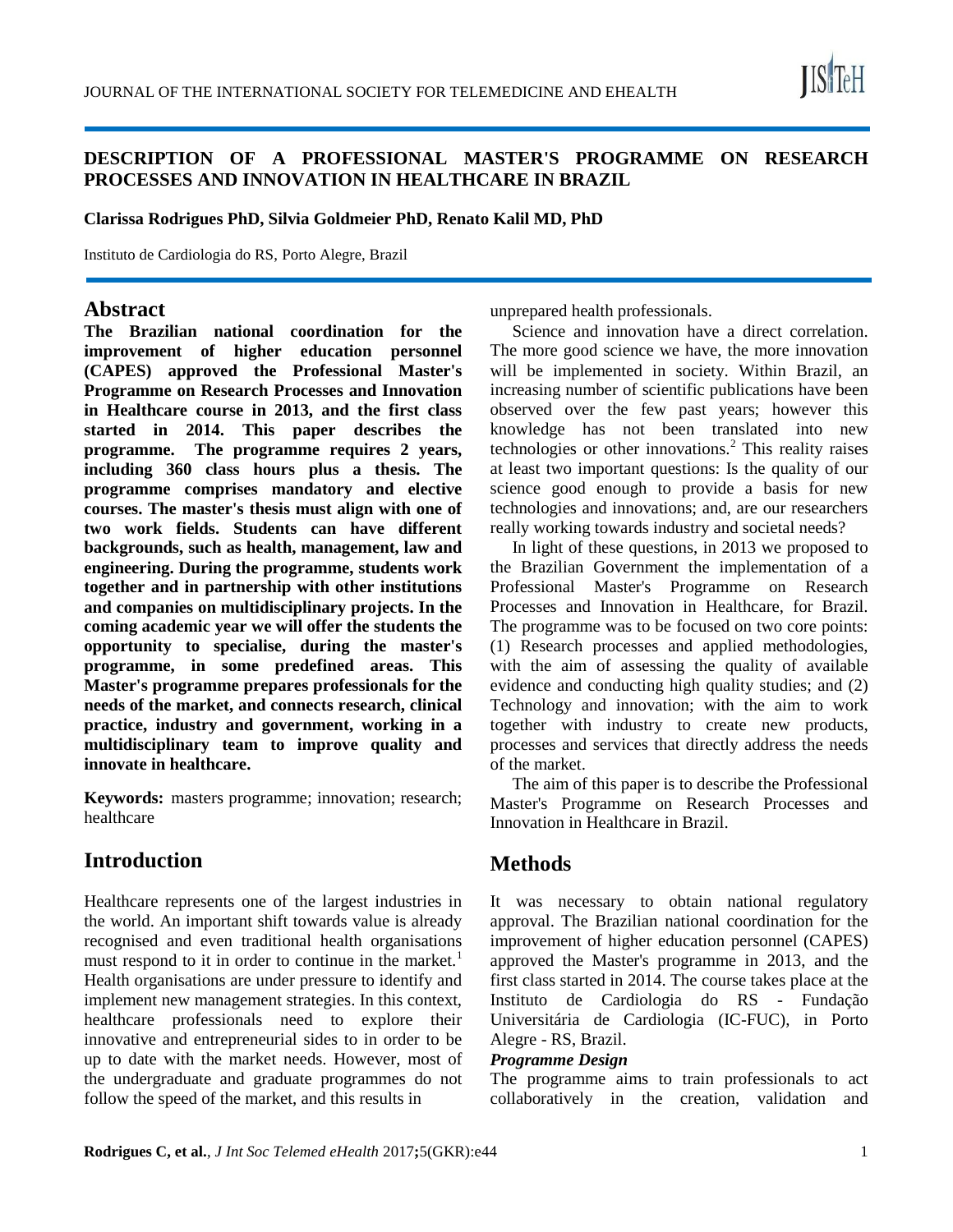implementation of scientific methodologies and technologies in the health area, in order to meet social, organisational, professional, and market demands for provision of local, regional, national and international health services. Additionally, it aims to stimulate the innovative and entrepreneurial spirit of the student, and consecutively, of the society. Aligning with the institutional scientific direction, the programme has a coordinator who works together with a coordinating committee (Figure 1).



**Figure 1**. Course organisation chart.

Students can have different backgrounds such as health (medicine, nursing, etc), management, law and engineering. The course takes 2 years, and includes 360 class hours plus completion of a thesis. During the course, students work together and in partnership with other institutions and companies on multidisciplinary projects.

The Master's thesis must align with one of the two defined work fields:

(1) Research processes and applied methodologies, with the aim of assessing the quality of available evidences and conducting high quality studies; or

(2) Technology and innovation; with the aim to work together with the industry to create new products, processes and services to directly address the needs of the market.

For field 1, we have conducted a large number of systematic reviews and implemented a significant

number of local and multicentre clinical registries, among others, and for Field 2, we have mostly developed projects in partnership with industry to create new products for the market and perform validation studies for new products.

#### *Course Syllabus*

The programme includes 11 credits of mandatory disciplines and 13 credits of elective disciplines for a total of 24 credits. Each credit corresponds to 15 hours of class contact time. All students must take the mandatory courses, which are Biostatistics and epidemiology (2 credits), Bioethics (2), Technology and innovation in healthcare I (2), Intellectual property (2), Seminaries of thesis (2), and Entrepreneurship and innovation in clinical practice (1). These mandatory disciplines aim to introduce all the students to general and fundamental knowledge related to research and innovation in health.

In relation to elective disciplines, students must achieve 13 credits to complete their graduation. They are allowed to select from 12 electives, that collectively count for up to 19 credits, as they prefer and consider relevant to their projects. The available elective credit courses are: Contemporary clinical trials (1 credit), Scientific writing (2), Management of innovation and modelling of healthcare processes (2), Introduction to economics analysis in healthcare (1), Methods applied to technological innovation (2), Organisation and management of datasets in health (2), Grant proposals (1), Systematic review and metaanalysis (3), Information system and decision support (1), Technology and innovation in healthcare II (2), Telehealth and distance education (1), and Special topics in management, economics and innovation (1).

## **Discussion**

The programme offers several additional opportunities to students. Besides the disciplines, students are encouraged to take extracurricular internships in hospitals, academic institutions and industry in areas related to their thesis. Students are allowed to get one extra credit per semester from these activities. Students are also allowed to take disciplines from other graduate courses, and these will be validated for our programme as long as they are considered important for the students' projects. Additionally, we offer partial and total scholarships, depending on monthly income. The Brazilian government does not offer scholarships for professional Master's